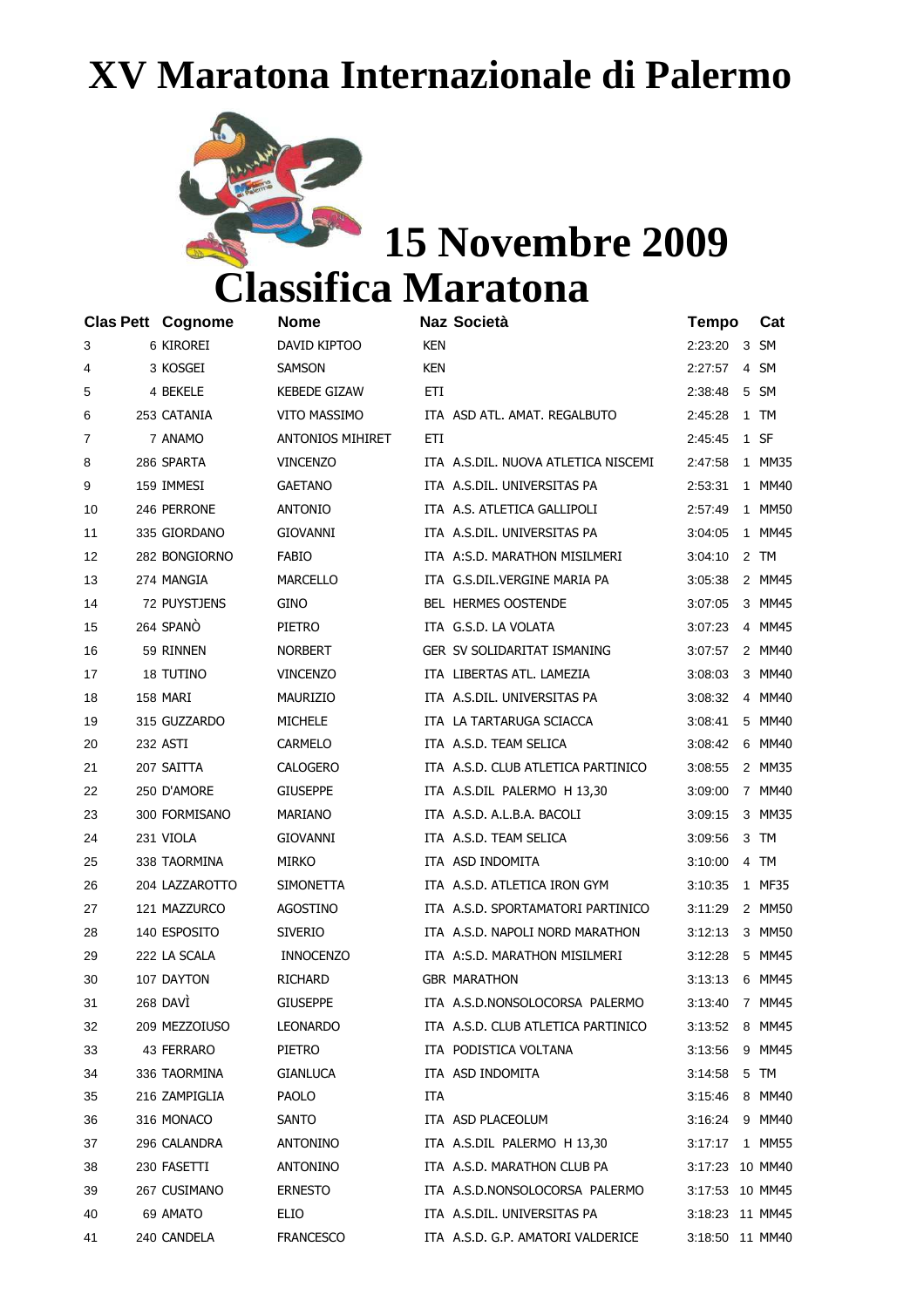| 42 | 271 MAZZARA     | <b>ALBERTO</b>                    |            | ITA A.S.D.NONSOLOCORSA PALERMO                                 | 3:19:41         | 12 MM45 |
|----|-----------------|-----------------------------------|------------|----------------------------------------------------------------|-----------------|---------|
| 43 | 29 LEMMET       | <b>ALAIN</b>                      |            | FRA AO CHARENTON                                               | 3:21:03         | 4 MM50  |
| 44 | 320 PALUMBO     | <b>MARIO</b>                      |            | ITA A.S.D. VALLE DEI TEMPLI                                    | 3:21:30         | 4 MM35  |
| 45 | 190 SABATINO    | <b>PIETRO</b>                     |            | ITA A.S.DIL. UNIVERSITAS PA                                    | 3:21:30         | 5 MM35  |
| 46 | 318 DE NICOLO'  | PIERO                             |            | ITA LATIN MARATHON LOVERS                                      | 3:23:00         | 1 MM60  |
| 47 | 311 PANEBIANCO  | SALVATORE                         |            | ITA ASD PODISTICA JONIA GIARRE                                 | 3:24:52         | 5 MM50  |
| 48 | 49 ELIASSE      | ERIC                              |            | FRA BP FRANCE                                                  | 3:25:35 12 MM40 |         |
| 49 | 58 MORGAN       | <b>KRISTIAN</b>                   |            | <b>GBR DILWICH RUNNERS</b>                                     | 3:25:53         | 6 TM    |
| 50 | 52 TURRIERE     | PHILIPPE                          |            | FRA BP FRANCE                                                  | 3.26:04         | 6 MM50  |
| 51 | 199 MORREALE    | <b>ANTONIO IVAN</b>               |            | ITA COMITATO MARATONA PALERMO ACLI                             | 3:26:10 13 MM45 |         |
| 52 | 254 MOIO        | <b>DEMETRIO</b>                   |            | ITA A.S. DILETT. ATL. VILLAFRANCA                              | 3:27:12         | 6 SM    |
| 53 | 175 CONTI       | LUCA                              |            | ITA A.S.D. PODISTICA PRATESE                                   | 3:27:27 13 MM40 |         |
| 54 | 337 LAURENZI    | <b>DARIO</b>                      |            | ITA ROAD RUNNERS CLUB MI                                       | 3:28:29 14 MM45 |         |
| 55 | 244 IENNA       | <b>GIUSEPPE</b>                   |            | ITA A.S.D. ATLETICA MAZARA                                     | 3:28:45         | 7 TM    |
| 56 | 301 CAPRERA     | <b>PAOLO</b>                      |            | ITA ASSINDUSTRIA SPORT PADOVA                                  | 3:29:00         | 7 MM50  |
| 57 | 215 VALENTINI   | <b>RAFFAELLA</b>                  |            | ITA A.S.D. PODISTICA AVIS FABRIANO                             | 3:29:08         | 1 MF40  |
| 58 | 276 BONANNO     | <b>ANTONINO</b>                   |            | ITA G.S.DIL.VERGINE MARIA PA                                   | 3:29.09         | 15 MM45 |
| 59 | 206 LODI        | <b>ORESTE</b>                     |            | ITA SONOCA                                                     | 3:29:25         | 16 MM45 |
| 60 | 155 CARUSO      | <b>MARCO</b>                      |            | ITA A.S.DIL. ATLETICA PADUA RG                                 | 3:30:28         | 8 TM    |
| 61 | 137 BOUSSEMAERE | <b>ROLAND</b>                     |            | <b>BEL MARATHON KNOKKE-HEISTE</b>                              | 3:30:35         | 2 MM60  |
| 62 | 130 BELLAGENTE  | PIERANGELO                        |            | ITA ATL. IRIENSE VOGHERA                                       | 3:30:40         | 8 MM50  |
| 63 | 200 GENNARELLI  | <b>FRANCESCO</b>                  |            | ITA A.S.D. PODISTICA "AZZURRA-NAPOLI"                          | 3:31:06         | 14 MM40 |
| 64 | 87 GUIDO        | <b>ROBERTO</b>                    |            | ITA GRUPPO SPORTIVO MERCURYS                                   | 3:31:43 15 MM40 |         |
| 65 | 327 GIAMMARCO   | MICHELE                           |            | ITA ATHLETIC TEAM PALAGIANO                                    | 3:31:50         | 3 MM60  |
| 66 | 189 PATERNO     | <b>MARIO</b>                      |            | ITA A.S.DIL. UNIVERSITAS PA                                    | 3:32:13         | 9 MM50  |
| 67 | 165 RICOTTA     | SALVATORE                         |            | ITA A.S.DIL.ATL. MONDELLO                                      | 3:32:48 16 MM40 |         |
| 68 | 188 ARCURI      | <b>GIUSEPPE</b>                   |            | ITA COMITATO MARATONA PALERMO ACLI                             | 3:32:54         | 17 MM45 |
| 69 | 152 FERRIGNO    | <b>LEONARDO</b>                   | ITA        |                                                                | 3:33.01         | 6 MM35  |
| 70 | 143 ROCHE       | <b>MARC</b>                       | <b>FRA</b> |                                                                | 3:33:09         | 2 MM55  |
| 71 | 212 MOSCHINI    | <b>MAURO</b>                      |            | ITA A.S.D. PODISTICA AVIS FABRIANO                             | 3:33:18 7 MM35  |         |
| 72 | 270 LA MANNA    | <b>GAETANO</b>                    |            | ITA A.S.D.NONSOLOCORSA PALERMO                                 | 3:33:21         | 3 MM55  |
| 73 | 110 FRIEDRICH   | <b>FLORIAN</b>                    | <b>GER</b> |                                                                | 3:34:02 10 MM50 |         |
| 74 | 192 GRAMEGNA    | SALVATORE                         | ITA        |                                                                | 3:34:22         | 4 MM60  |
|    |                 |                                   |            |                                                                | 3:35:06 17 MM40 |         |
| 75 | 60 NEUCHRIST    | <b>HERMANN</b><br><b>VITTORIO</b> |            | AUT RAUSCH KRAUTERHAARKOSMETIK                                 |                 |         |
| 76 | 163 PANNIZZO    |                                   |            | ITA POL. MADONNINA                                             | 3:36.16         | 8 MM35  |
| 77 | 106 CREVANI     | RICCARDO                          |            | ITA ATL. IRIENSE VOGHERA<br>ITA A.S.D. PODISTICA AVIS FABRIANO | $3:36:24$ 9 TM  | 9 MM35  |
| 78 | 210 CORRIERI    | <b>STEFANO</b>                    |            |                                                                | 3:37:24         |         |
| 79 | 85 ANTENUCCI    | <b>MAURO</b>                      |            | BEL ENTE SPIRIDON MONCEAU                                      | 3:37:48 11 MM50 |         |
| 80 | 340 SALVATORI   | <b>GABRIELE</b>                   |            | ITA A.S.D. PODISTICA AVIS FABRIANO                             | 3:38:21 18 MM40 |         |
| 81 | 164 PROFITA     | <b>GIUSEPPE</b>                   |            | ITA A.S.D FIAT ATL. TERMINI IMERESE                            | 3:38:25 18 MM45 |         |
| 82 | 235 FRATELLO    | <b>MARIA BEATRICE</b>             |            | ITA A.S.D. TEAM SELICA                                         | 3:38:28         | 2 MF40  |
| 83 | 328 EBERMANN    | <b>HERBERT</b>                    |            | AUT PSV WIEN                                                   | 3:38:54 4 MM55  |         |
| 84 | 31 ASTUTI       | DANIELE                           |            | ITA A.S. AMATORI CASTELFUSANO                                  | 3:38:58 19 MM40 |         |
| 85 | 46 BERGUID      | <b>JACK</b>                       |            | FRA BP FRANCE                                                  | 3:39:30 19 MM45 |         |
| 86 | 224 PASSAVIA    | <b>GIACOMO</b>                    |            | ITA A:S.D. MARATHON MISILMERI                                  | 3:39:52 20 MM40 |         |
| 87 | 30 CALICCHIO    | FABRIZIO                          |            | ITA A.S. AMATORI CASTELFUSANO                                  | 3:40:45 10 MM35 |         |
| 88 | 332 DEFRAIA     | ADRIANO                           |            | ITA ASD STILE LIBERO                                           | 3:41:33 10 TM   |         |
| 89 | 123 FRIEDRICH   | <b>BERND</b>                      |            | <b>GER LT BERND HUBER</b>                                      | 3:41:43 5 MM55  |         |
| 90 | 295 PANEPINTO   | <b>GIULIO</b>                     |            | ITA COMITATO MARATONA PALERMO ACLI 3:41:57 20 MM45             |                 |         |
| 91 | 42 LIGGIO       | <b>BIAGIO</b>                     |            | ITA A.S.DIL. POL. V.S. AIRONI                                  | 3:42:20 21 MM40 |         |
| 92 | 35 GERACI       | <b>MARCELLO</b>                   |            | ITA JOGGING&NATURE                                             | 3:42:31 12 MM50 |         |
| 93 | 133 ZORNIO      | LUCA                              |            | ITA GRUPPO SPORTIVO MERCURYS                                   | 3:42:55 11 MM35 |         |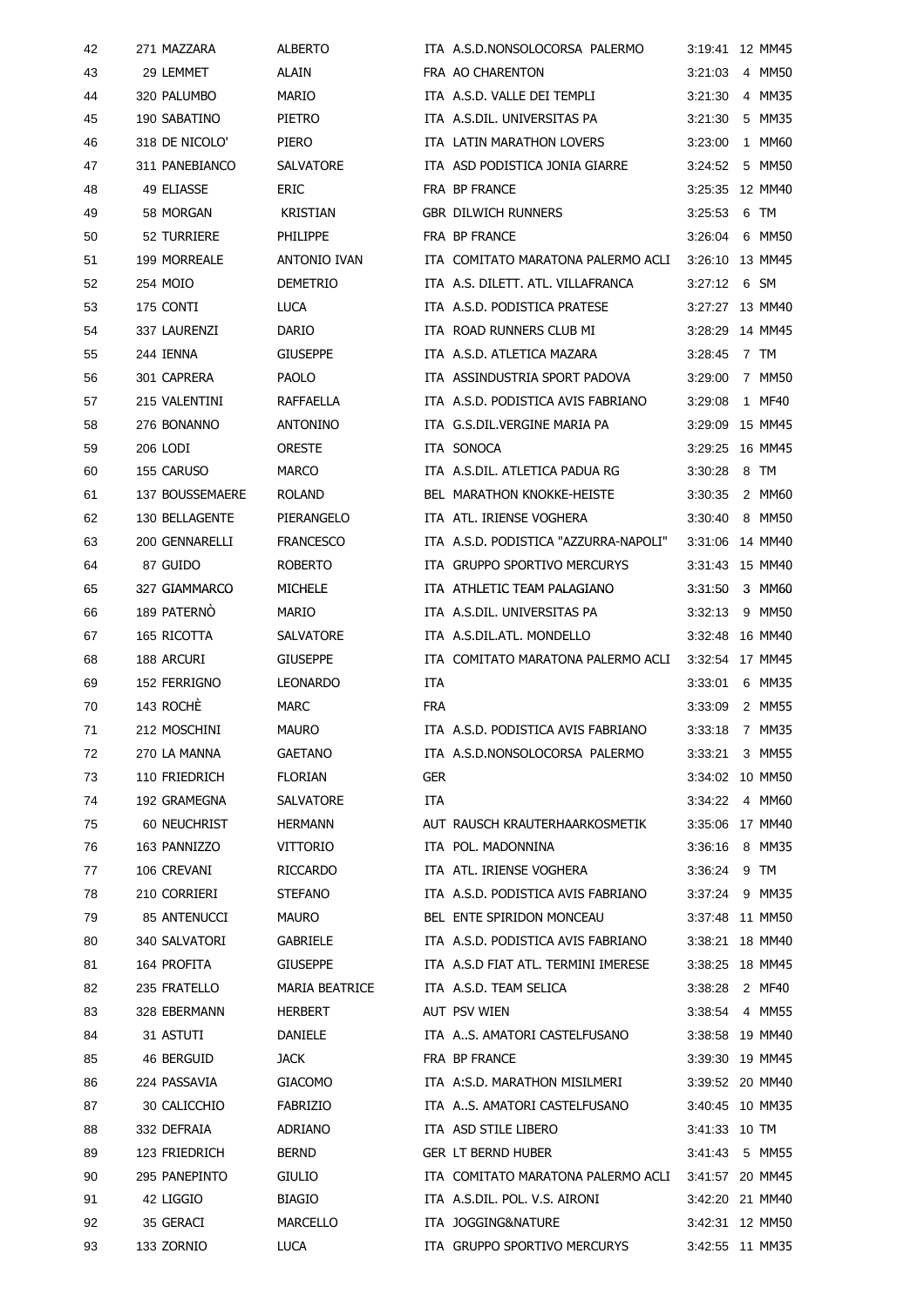| 94  | 108 DUDZIK                  | <b>THADE</b>          | <b>GER</b> |                                    | 3:44:01         |      | 11 TM  |
|-----|-----------------------------|-----------------------|------------|------------------------------------|-----------------|------|--------|
| 95  | 213 CAMPO                   | <b>MATTEO</b>         |            | ITA POL. ATLETICA MAZARA           | 3:44:10         |      | 6 MM55 |
| 96  | 166 MARTINO                 | <b>FRANCESCO</b>      |            | ITA GIOCO SPORT PIADENA            | 3:44:25 22 MM40 |      |        |
| 97  | 323 BONGIORNO               | <b>GIOVANNI</b>       |            | ITA A.S.DIL. UNIVERSITAS PA        | 3:44:44 21 MM45 |      |        |
| 98  | 255 MIDURI                  | SALVATORE             |            | ITA A.S. DILETT. ATL. VILLAFRANCA  | 3:45:03         |      | 5 MM60 |
| 99  | 45 BERGUID                  | <b>PATRICIA</b>       |            | FRA BP FRANCE                      | 3:45:11         |      | 1 MF50 |
| 100 | 145 SCHIFAUDO               | <b>VINCENZO</b>       | <b>ITA</b> |                                    | 3:45:30 12 TM   |      |        |
| 101 | 218 FACCIPONTE              | <b>CATALDO</b>        |            | ITA A.S.D. TRACK CLUB MASTER CL    | 3:45:46 13 MM50 |      |        |
| 102 | 321 SCHEMBRI                | <b>ROSA</b>           |            | ITA A.S.D. VALLE DEI TEMPLI        | 3:46:05         |      | 2 MF35 |
| 103 | 214 SERFILIPPI              | <b>MAURO</b>          |            | ITA A.S.D. PODISTICA AVIS FABRIANO | 3:46:14 23 MM40 |      |        |
| 104 | 94 PINI                     | IGINO                 |            | ITA G.S." RUPE MAGNA"              | 3:46:31 13 TM   |      |        |
| 105 | 136 PISCITELLO              | <b>SERGIO</b>         |            | ITA A.S.DIL PALERMO H 13,30        | 3:46:51 22 MM45 |      |        |
| 106 | 280 ZAETTA                  | <b>EMANUELA</b>       | ITA        |                                    | 3:47:09         | 1 TF |        |
| 107 | 74 BUSSOLINI                | ANNA ELISABETTA       |            | ITA FORZA E CORAGGIO               | 3:47:12 2 MF50  |      |        |
| 108 | 184 VILLANI                 | <b>DENIS</b>          |            | ITA A.S.D. PODISTICA PRATESE       | 3:47:13 12 MM35 |      |        |
| 109 | 287 VENTO                   | DAMIANO               |            | ITA A.S.D. TRINACRIA PALERMO       | 3:47:21 13 MM35 |      |        |
| 110 | 191 DI MARCO                | <b>ALDO</b>           |            | ITA A.S.D. NADIR                   | 3:47:41 24 MM40 |      |        |
| 111 | 38 THIERRY                  | <b>MOLORD</b>         |            | BEL JOGGING&NATURE                 | 3:47:50 14 MM50 |      |        |
| 112 | 265 CRISCENTI               | <b>ANTONIO</b>        |            | ITA G.S.D. LA VOLATA               | 3:48:33 15 MM50 |      |        |
| 113 | 88 BOCALE                   | <b>ANTONIO</b>        | ITA        |                                    | 3:49:57 14 TM   |      |        |
| 114 | 193 CARBONE                 | <b>MICHELE</b>        |            | ITA ASA DETUR NAPOLI               | 3:50:18 7 MM55  |      |        |
| 115 | 162 VULLIERMOZ              | <b>SEBASTIEN</b>      |            | FRA LES NEGÈLIES                   | 3:50:39 15 TM   |      |        |
| 116 | 299 GRECO                   | PIETRO                |            | ITA A.S.DIL PALERMO H 13,30        | 3:50:39 23 MM45 |      |        |
| 117 | 307 PATERNOSTRO             | <b>ROBERTO</b>        |            | ITA A.S.DIL. UNIVERSITAS PA        | 3:51:21 24 MM45 |      |        |
| 118 | 151 REZZIN                  | <b>MARCO GIOVANNI</b> |            | ITA ATL. SAN MARCO BUSTO ARSIZIO   | 3:51:35 14 MM35 |      |        |
| 119 | 116 HOBELT-KROHMER GABRIELE |                       |            | <b>GER TB NEUFFEN</b>              | 3:52:11         |      | 1 MF45 |
| 120 | 238 OCCHIPINTI              | <b>CLAUDIA</b>        | <b>ITA</b> |                                    | 3:52:34         |      | 3 MF40 |
| 121 | 221 ZIRILLI                 | MARIO                 |            | ITA A.S.D. TRACK CLUB MASTER CL    | 3:52:42 15 MM35 |      |        |
| 122 | 262 NEGRO                   | CARLO                 |            | ITA A.S.D.CINQUE TORRI TRAPANI     | 3:54:24 25 MM40 |      |        |
| 123 | 124 ESSL                    | <b>HELMUT</b>         |            | AUT HP TRI-UNION LUNGAU            | 3:54:58 25 MM45 |      |        |
| 124 | 266 ACIERNO                 | <b>MARCO</b>          |            | ITA A.S.D.NONSOLOCORSA PALERMO     | 3:55:17 26 MM40 |      |        |
| 125 | 172 LABELLA                 | TULLIO                |            | ITA A.P:D. AMATORI ATLEICA NAPOLI  | 3:55:30 6 MM60  |      |        |
| 126 | 178 GIANOTTI                | MATTEO                |            | ITA A.S.D. PODISTICA PRATESE       | 3:56:00 16 TM   |      |        |
| 127 | 167 DANIEL                  | MONICA SONIA          |            | ITA GIOCO SPORT PIADENA            | 3:56:47 4 MF40  |      |        |
| 128 | 279 CARGNEL                 | <b>EDOARDO</b>        |            | ITA G.S. LA PIAVE 2000             | 3:56:59 16 MM35 |      |        |
| 129 | 41 PAGANI                   | <b>LUCIA</b>          |            | ITA I PERDIFIATI DI SOMMO          | 3:57:39 1 MF55  |      |        |
| 130 | 126 CICCAZZO                | <b>GIUSEPPE</b>       |            | ITA A.S.D. "PIETRO GUARINO" ROSOL. | 3:57:40 16 MM50 |      |        |
| 131 | 40 BRARDA WIEBER            | JEAN MICHEL           |            | FRA AZUR OLYMPIOUE CHARENTON       | 3:57:49 17 MM50 |      |        |
| 132 | 219 FANTASIA                | ARMANDO               |            | ITA A.S.D. TRACK CLUB MASTER CL    | 3:58:17 26 MM45 |      |        |
| 133 | 98 ARENA                    | MASSIMO               |            | ITA A.S.DIL. UNIVERSITAS PA        | 3:58:45 27 MM45 |      |        |
| 134 | 51 ROQUE                    | <b>JOSE</b>           |            | FRA BP FRANCE                      | 3:59:14 18 MM50 |      |        |
| 135 | 86 CATALANO                 | MAGDA TERESA          |            | ITA A.S.D. POL. TREMESTIERI ETNEO  | 3:59:54 3 MF35  |      |        |
| 136 | 171 CAMBIANO                | <b>GIORGIO</b>        |            | ITA A.S.D. G.S. AMATORI PA         | 4:00:10 27 MM40 |      |        |
| 137 | 97 BONDI                    | MAURIZIO              |            | ITA A.D.S. TERMINI IMERESE         | 4:01:04 28 MM45 |      |        |
| 138 | 309 FASONE                  | ANDREA                | ITA        |                                    | 4:01:04 28 MM40 |      |        |
| 139 | 84 FARIOLI                  | CHIARA                |            | ITA PODISMO & CAGGEGGIO            | 4:01:26 2 TF    |      |        |
| 140 | 99 FINCK                    | THIERRY               | <b>FRA</b> |                                    | 4:01:36 8 MM55  |      |        |
| 141 | 103 PRUZZI                  | <b>ENRICO</b>         |            | ITA ATL. IRIENSE VOGHERA           | 4:01:43 9 MM55  |      |        |
| 142 | 37 MANUEL                   | DE BARBOSA            |            | POR JOGGING&NATURE                 | 4:01:56 19 MM50 |      |        |
| 143 | 303 GIACALONE               | <b>NICOLA</b>         |            | ITA A.S.D.NONSOLOCORSA PALERMO     | 4:02:03 29 MM45 |      |        |
| 144 | 256 CAVALLO                 | ANNA                  |            | ITA POOL. OLIMPIA VIGNOLA          | 4:02:40  4 MF35 |      |        |
| 145 | 198 POMO                    | <b>PIETRO</b>         |            | ITA A.S.D. G.S. AMATORI PA         | 4:03:02 20 MM50 |      |        |
|     |                             |                       |            |                                    |                 |      |        |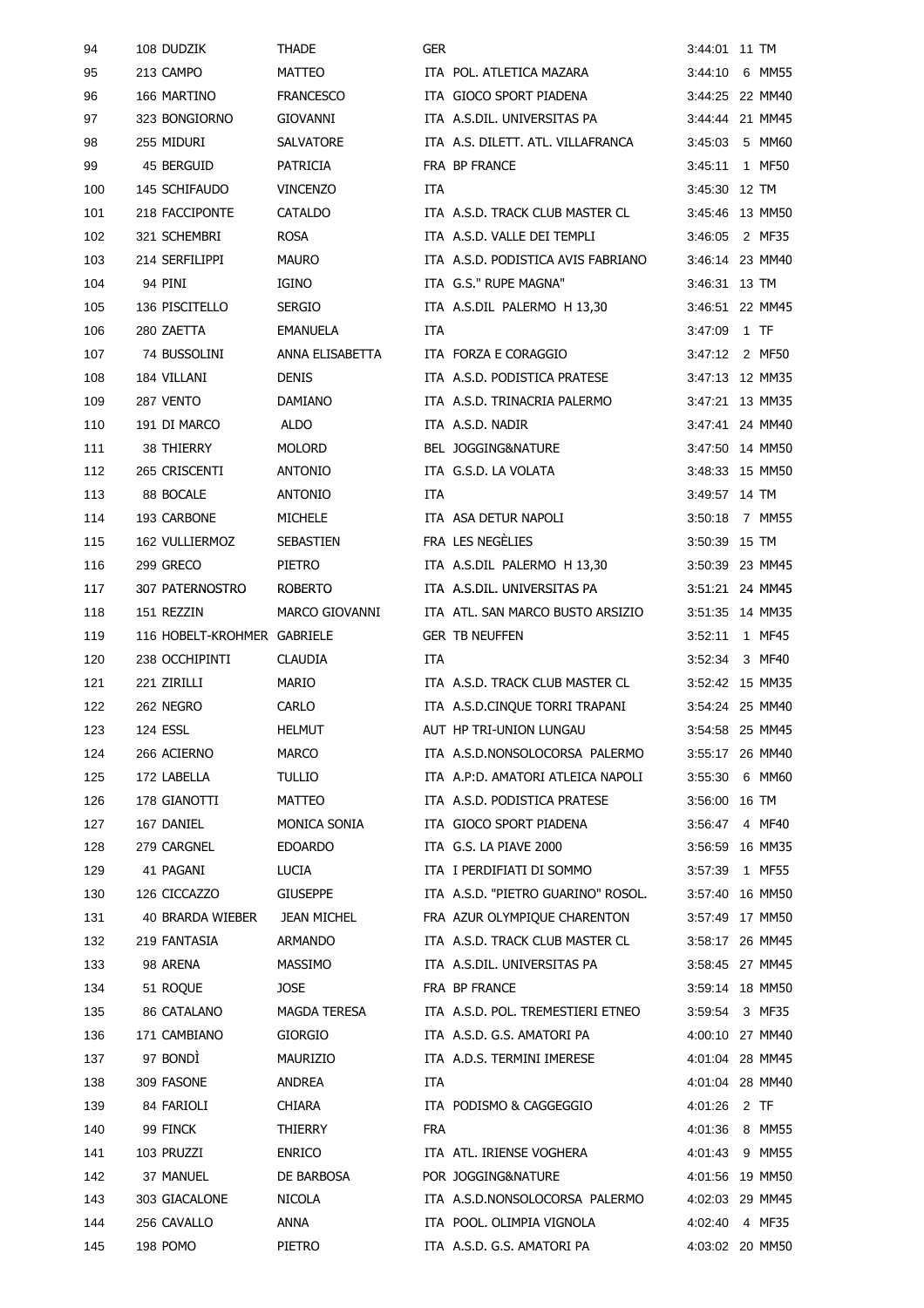| 146 | 149 PISANI        | <b>VINCENZO</b>       |            | ITA G.P. CARTOTECNICA PIEMONTESE A.   |               | 4:03:02 30 MM45 |
|-----|-------------------|-----------------------|------------|---------------------------------------|---------------|-----------------|
| 147 | 170 DISTEFANO     | <b>SANTO</b>          | ITA        |                                       | 4:04:36       | 17 MM35         |
| 148 | 80 HAEUSER        | <b>GABRIELE</b>       |            | <b>GER TEAM RATIOPHARM</b>            | 4:04:49       | 2 MF45          |
| 149 | 76 ZICK           | <b>GERARLD</b>        |            | <b>GER TEAM RATIOPHARM</b>            | 4:04:49       | 29 MM40         |
| 150 | 202 RICCIO        | PINA                  |            | ITA A.S.D. PODISTICA "AZZURRA-NAPOLI" | 4:05:06       | 5 MF35          |
| 151 | 312 BORIOSI       | <b>GUALTIERO</b>      |            | ITA ACAR UNICREDIT                    |               | 4:05:49 21 MM50 |
| 152 | 305 IOZIA         | <b>EMANUELE</b>       |            | ITA A.S.D. "PIETRO GUARINO" ROSOL.    |               | 4:06:07 10 MM55 |
| 153 | 132 LOIACONO      | <b>FRANCO ANTONIO</b> |            | ITA A.S.D.ATL. MONDELLO               | 4:06:25       | 31 MM45         |
| 154 | 83 CIOTTA         | LILLIANA              |            | ITA A.S.D. POL. TREMESTIERI ETNEO     | 4:06:56       | 2 MF55          |
| 155 | 111 PENNESI       | <b>FRANCK</b>         | <b>FRA</b> |                                       | 4:07:07       | 30 MM40         |
| 156 | 211 FAGGIONI      | ALFIO                 |            | ITA A.S.D. PODISTICA AVIS FABRIANO    | 4:07:29       | 7 MM60          |
| 157 | 278 FONTANIVE     | <b>RICCARDO</b>       | ITA        |                                       | 4:07:35       | 31 MM40         |
| 158 | 118 NUFFER        | SABINE                |            | <b>GER TB NEUFFEN</b>                 | 4:08:04       | 5 MF40          |
| 159 | 119 SCHIMDT       | <b>BARBARA</b>        |            | <b>GER TB NEUFFEN</b>                 | 4:08:04       | 6 MF40          |
| 160 | 234 FALCO         | VITO                  |            | ITA A.S.D. TEAM SELICA                |               | 4:08:04 32 MM45 |
| 161 | 48 BEAUNIER       | <b>SEBASTIEN</b>      |            | FRA BP FRANCE                         | 4:08:09       | 18 MM35         |
| 162 | 333 BOMMARITO     | <b>NICOLO</b>         |            | ITA ROAD RUNNERS CLUB MI              | 4:10:03 17 TM |                 |
| 163 | 179 BATTAGLIA     | SALVATORE             |            | ITA A.S.D. PODISTICA PRATESE          |               | 4:10:11 22 MM50 |
| 164 | 134 ARDIZZONE     | CARLO                 |            | ITA A.S.DIL. FIAMMA ROSSA PALERMO     |               | 4:10:32 32 MM40 |
| 165 | 203 DE CARO       | <b>IGNAZIO</b>        |            | ITA A.S.DIL. UNIVERSITAS PA           |               | 4:10:58 33 MM45 |
| 166 | 237 ZAMBONELLI    | <b>ALESSANDRA</b>     |            | ITA PASTA GRANAROLO                   | 4:12:32       | 3 MF50          |
| 167 | 217 CAMMARATA     | <b>MICHELE</b>        |            | ITA A.S.D. TRACK CLUB MASTER CL       | 4:13:01       | 23 MM50         |
| 168 | 68 PELLINO        | <b>ANTONINO</b>       |            | ITA G.S.AMATORI ATLETICA INSIEME      | 4:13:19       | 8 MM60          |
| 169 | <b>34 SCHERER</b> | <b>RAINER ERWIN</b>   |            | AUT MRRC MUNCHEN                      | 4.13.31       | 1 MM65          |
| 170 | 196 MINEO         | <b>GIUSEPPE</b>       |            | ITA ADVS TERMINI IMERESE              |               | 4:15:06 34 MM45 |
| 171 | 104 COLOMBO       | <b>ALBERTO</b>        |            | ITA ATL. IRIENSE VOGHERA              |               | 4:15:13 19 MM35 |
| 172 | 245 BORGESE       | <b>STEFANO</b>        |            | ITA A.S. ATLETICA GALLIPOLI           |               | 4:15:26 33 MM40 |
| 173 | 248 LEMANNO       | SALVATORE             |            | ITA A.S. ATLETICA GALLIPOLI           |               | 4:15:26 34 MM40 |
| 174 | 247 MARCINO       | LUIGI                 |            | ITA A.S. ATLETICA GALLIPOLI           |               | 4:15:26 35 MM45 |
| 175 | 249 TUCCIO        | MASSIMILIANO          |            | ITA A.S. ATLETICA GALLIPOLI           |               | 4:15:27 20 MM35 |
| 176 | 129 BERND         | <b>JACK</b>           |            | <b>GER LT DATMACHEN WASCHON</b>       |               | 4:16:13 24 MM50 |
| 177 | 243 PICCIONE      | <b>SALVATORE</b>      |            | ITA A.S.D. ATLETICA MAZARA            |               | 4:17:55 36 MM45 |
| 178 | 44 MILAZZO        | GIOVANNI BATTISTA     |            | ITA G.S. AVIS OGGIONO                 |               | 4:17:56 35 MM40 |
| 179 | 65 NEUCHRIST      | MARTIN                |            | AUT RAUSCH KRAUTERHAARKOSMETIK        |               | 4:18:45 37 MM45 |
| 180 | 284 CAMPO         | SEBASTIANO            | <b>ITA</b> |                                       |               | 4:20:27 38 MM45 |
| 181 | 313 MORETTI       | ADONELLA              | <b>ITA</b> |                                       |               | 4:21:05  4 MF50 |
| 182 | 197 LA TORRE      | <b>FRANCESCO</b>      |            | ITA A.S.D. G.S. AMATORI PA            |               | 4:21:39 9 MM60  |
| 183 | 220 ARCADIPANE    | CALOGERO              |            | ITA A.S.D. TRACK CLUB MASTER CL       |               | 4:25:38 39 MM45 |
| 184 | 181 CECCHI        | VINICIO               |            | ITA A.S.D. PODISTICA PRATESE          |               | 4:25:59 10 MM60 |
| 185 | 93 ROCCASALVO     | GIUSEPPE              |            | ITA TURIN MARATHON                    |               | 4:26:22 25 MM50 |
| 186 | 112 PENNESI       | <b>CIDALIA</b>        | FRA        |                                       |               | 4:27:29 36 MM40 |
| 187 | 23 RINGHEIM       | JAN                   |            | NOR KONDIS                            |               | 4:28:15 26 MM50 |
| 188 | 169 TIRICO        | GIOVANNI              |            | ITA GIOCO SPORT PIADENA               |               | 4:30:07 40 MM45 |
| 189 | 24 RINGHEIM       | ODDNY HONSI           |            | USA CSC BIL                           |               | 4:30:56 3 MF45  |
| 190 | 226 NAPOLI        | MELCHIORRE            |            | ITA A.S.D. MOL                        |               | 4:30:59 37 MM40 |
| 191 | 180 LUCARINI      | PIERO                 |            | ITA A.S.D. PODISTICA PRATESE          |               | 4:32:54 1 MM70  |
| 192 | 324 GUARINO       | GIOVANNI              |            | ITA A.S.D. TRACK CLUB MASTER CL       |               | 4:33:01 41 MM45 |
| 193 | 115 FABRIG        | GABRIELE              |            | <b>GER TB NEUFFEN</b>                 |               | 4:34:22 5 MF50  |
| 194 | 120 SCHWEIZER     | JOACHIM               |            | <b>GER TB NEUFFEN</b>                 |               | 4:34:22 42 MM45 |
| 195 | 293 ALICATA       | GIOVANNA              | <b>ITA</b> |                                       |               | 4:36:47 4 MF45  |
| 196 | 186 GIOVANNINI    | <b>JESSICA</b>        |            | ITA A.S.D. PODISTICA PRATESE          |               | 4:36:49 6 MF35  |
| 197 | 185 MATTEONI      | <b>DANTE</b>          |            | ITA A.S.D. PODISTICA PRATESE          |               | 4:36:49 27 MM50 |